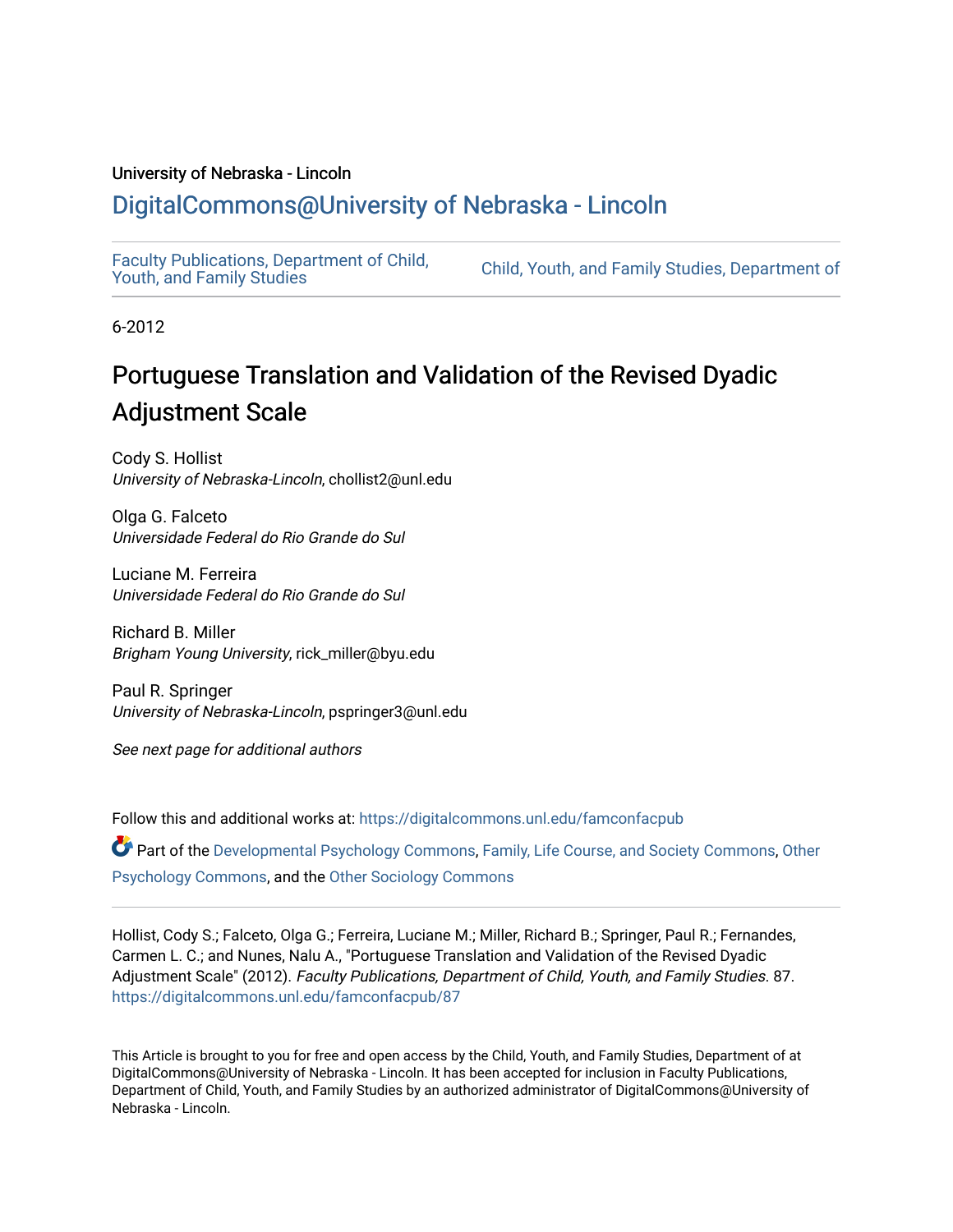## Authors

Cody S. Hollist, Olga G. Falceto, Luciane M. Ferreira, Richard B. Miller, Paul R. Springer, Carmen L. C. Fernandes, and Nalu A. Nunes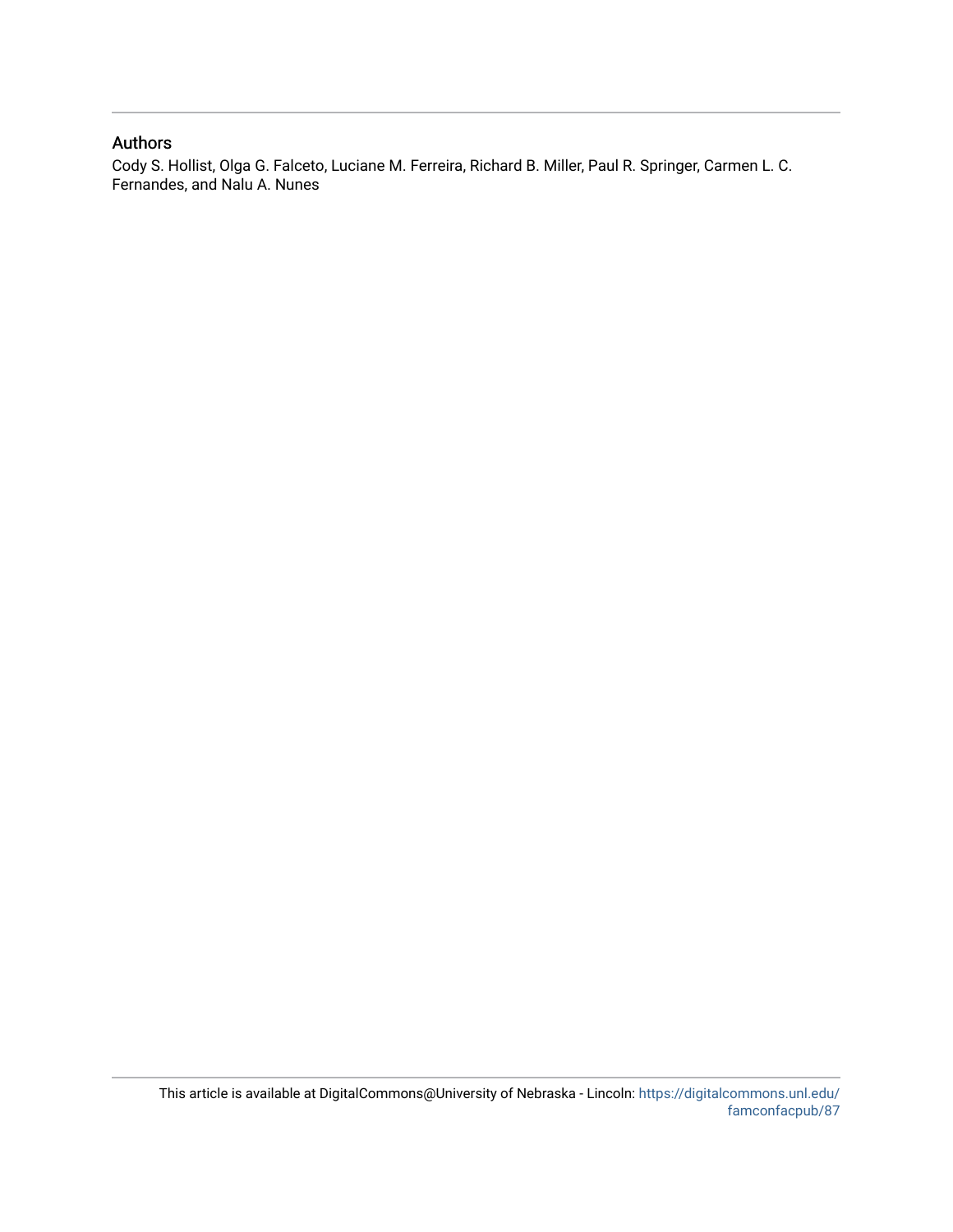Published in *Journal of Marital and Family Therapy* 38:s1 (June 2012), pp. 348–358; doi: 10.1111/j.1752-0606.2012.00296.x Copyright 2012 Wiley-Blackwell. Used by permission.

# Portuguese Translation and Validation of the Revised Dyadic Adjustment Scale

Cody S. Hollist, PhD University of Nebraska-Lincoln

Olga G. Falceto, MD, & Luciane M. Ferreira, MD Universidade Federal do Rio Grande do Sul

> Richard B. Miller, PhD Brigham Young University

Paul R. Springer, PhD University of Nebraska-Lincoln

Carmen L. C. Fernandes, MD Groupo Hospitalar Conceição

> Nalu A. Nunes, MS Brigham Young University

*Corresponding author —* Cody S. Hollist, Department of Child, Youth and Family Studies, University of Nebraska-Lincoln, 130 Mable Lee Hall, Lincoln, Nebraska 68588; email chollist2@unl.edu

#### **Abstract**

The absence of a translated and validated instrument for measuring marital satisfaction in Brazil, the largest country in South America and fifth most populous country in the world, is a significant barrier for research and mental health service delivery. The purpose of this study was to translate and validate a marital satisfaction scale into Portuguese that would have both empirical credibility and cultural relevance in Brazil. A sixstep serial approach was used to simultaneously translate and culturally validate the Revised Dyadic Adjustment Scale (RDAS). The translated instrument (RDAS-P) demonstrated good psychometric properties during field testing.

The quality of marital relationships has been demonstrated to be an important indicator of adult, couple, and child well-being. There is considerable evidence that low marital quality is a significant risk factor for mental health symptoms (Kouros, Papp, & Cummings, 2008). For example, adults in distressed marriages are significantly more likely to become depressed (Whisman, 2001). Moreover, research has linked low marital quality to poorer physical health (Kiecolt-Glaser & Newton, 2001). Not only predictive of self-reported global health (Umberson, Williams, Powers, Liu, & Needham, 2006) but also low marital quality has been shown as a risk factor for specific diseases, such as ulcers (Levenstein, Kaplan, & Smith, 1995), hypertension (Wickrama et al., 2001), cardiovascular diseases (Smith & Glazer, 2005), and atherosclerosis (Gallo et al., 2003). One outcome related to the impact on health is reflected in the higher use of medical services by adults who report low marital quality (Sandberg, Miller, Harper, Robila, & Davey, 2009).

Treatment research has also found a relationship between marital quality and mental health outcomes. The most significant literature to illustrate this is regarding depression and marital quality. Research has shown a strong link between relationally focused couples therapy and decreases in depression symptomatology (Beach, 2001; Kung, 2000). Couple's therapy has also been shown to be effective when working with couples dealing with different forms of trau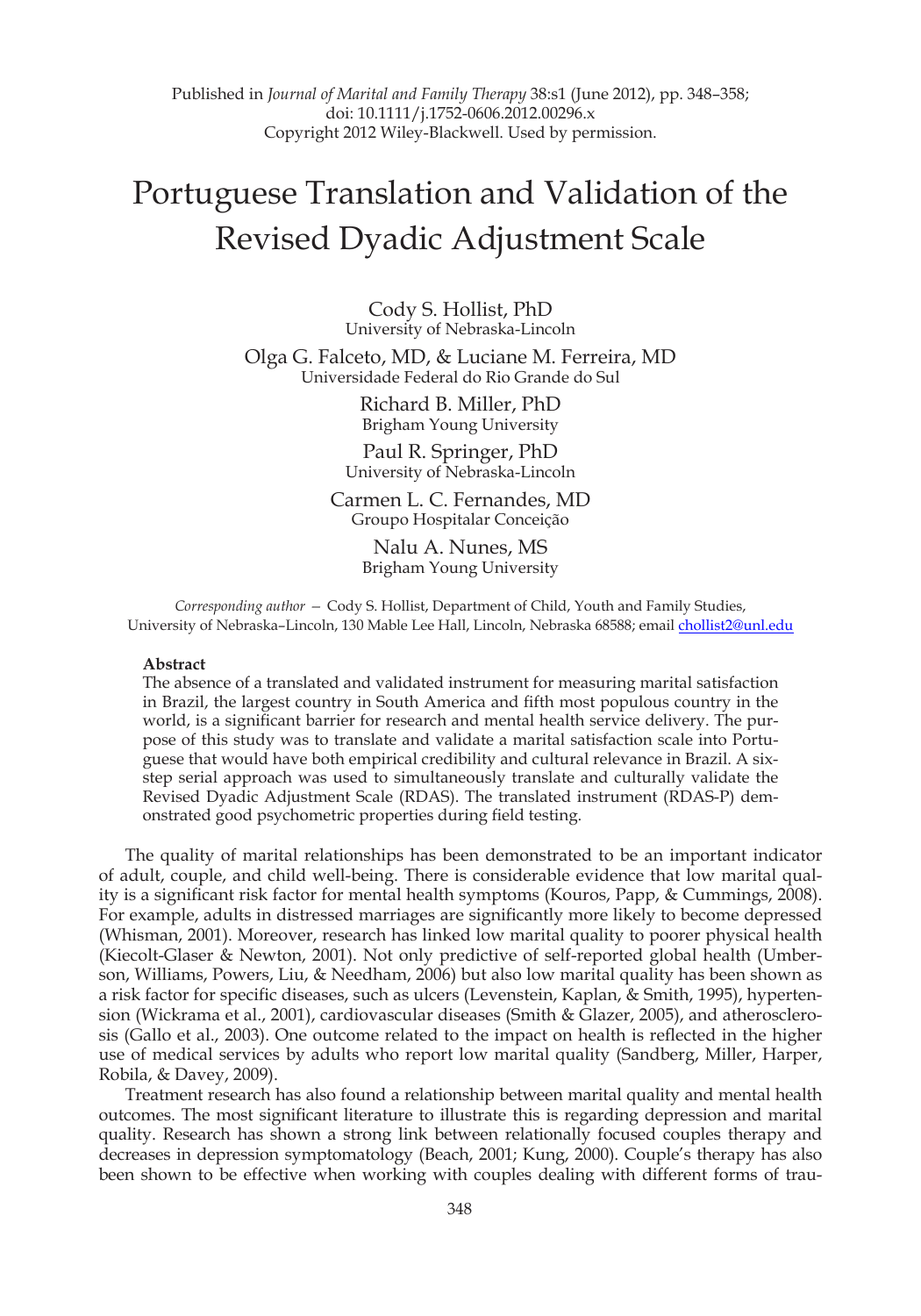matic stresses (Johnson, 2002). Among these, forms of trauma are child sexual abuse (MacIntosh & Johnson, 2008) and couples with a chronically ill child (Gordon Walker, Johnson, Manion, & Cloutier, 1996). Research has even shown that couples-based treatments have an impact on quality of life for couples dealing with chronic illnesses, such as cancer (Baik & Adams, 2010).

Extending the impact of poor marital quality beyond the couple, research has illustrated the impact it has on children (Krishnakumar & Buehler, 2000). There is evidence that low marital quality is predictive of internalized child behaviors, such as depression and anxiety, as well as externalized child behaviors, such as delinquency and sexually acting out (Zimet & Jacob, 2001).

Central to clinical and basic marital research is the availability of psychometrically sound instruments to assess marital quality. In addition, reliable and valid instruments are essential in providing therapists with accurate information about the quality of the relationship of couples who are in treatment (Prouty, Markowski, & Barnes, 2000). As pointed out by Whisman, Snyder, and Beach (2009), the DSM-IV provides only vague and general criteria for assessing marital discord. Research indicates that clinical outcomes improve when therapists are given feedback during the course of therapy concerning the progress of their clients (Anker, Duncan, & Sparks, 2009), the availability of valid marital quality instruments in clinical settings becomes even more important.

Unfortunately, there is no psychometrically validated and culturally appropriate measure of marital quality in Portuguese. Consequently, there is no opportunity for researchers to replicate basic research that examines the effect of marital distress on health, for researchers to conduct valid marital outcome studies, and for therapists to adequately assess the relationship impact of treatment for Portuguese-speaking clients, especially in Brazil.

Brazil is the fifth most populous country in the world, with over 193 million inhabitants (Instituto Brasileiro de Geografia e Estatı´stica, 2008). As Brazil's economy has grown, the number of Brazilian immigrants globally has also grown. Within the United States, census data report that there are 687,000 individuals whose primary language at home is Portuguese (United States Census Bureau, 2010). The purpose of this study was to translate and validate a marital quality instrument for use with a Brazilian Portuguese-speaking population.

#### **Methods and Results**

Merely translating an instrument from one language to another is simple, but it fails to verify the instrument's utility for the target population. Gudmundsson (2009) has argued, ''A translated version of a test cannot be assumed to have the same psychometric qualities as a standardized version in the primary language'' (p 29). The challenge, then, becomes how to structure the translation and validation process, so the resulting instrument is psychometrically sound and culturally appropriate.

The most common approach to translation is a three-step process of translation, back translation, and comparison of equivalence. While this may produce a linguistically accurate instrument, it does not address the cultural adaptation that is critical for valid psychological assessment. Consequently, a six-step methodological approach developed by Herrera, DelCampo, and Ames (1993), called the ''serial approach to translation,'' was used in this study. This approach integrates cultural adaptation within the process of instrument translation.

#### *Instrument Identification*

The instrument that was translated into Portuguese was the Revised Dyadic Adjustment Scale (RDAS), which is a shortened version of the Dyadic Adjustment Scale (DAS). The DAS developed by Spanier (1976) is one of the most popular measures of marital quality, having been used in hundreds of studies since it was developed (South, Krueger, & Iacono, 2009). It is a 32-item instrument that produces both a total score for marital quality and scores for four subscales: Dyadic Satisfaction, Dyadic Cohesion, Dyadic Consensus, and Affectional Expression. An important characteristic of the DAS is that the subscales provide additional clinical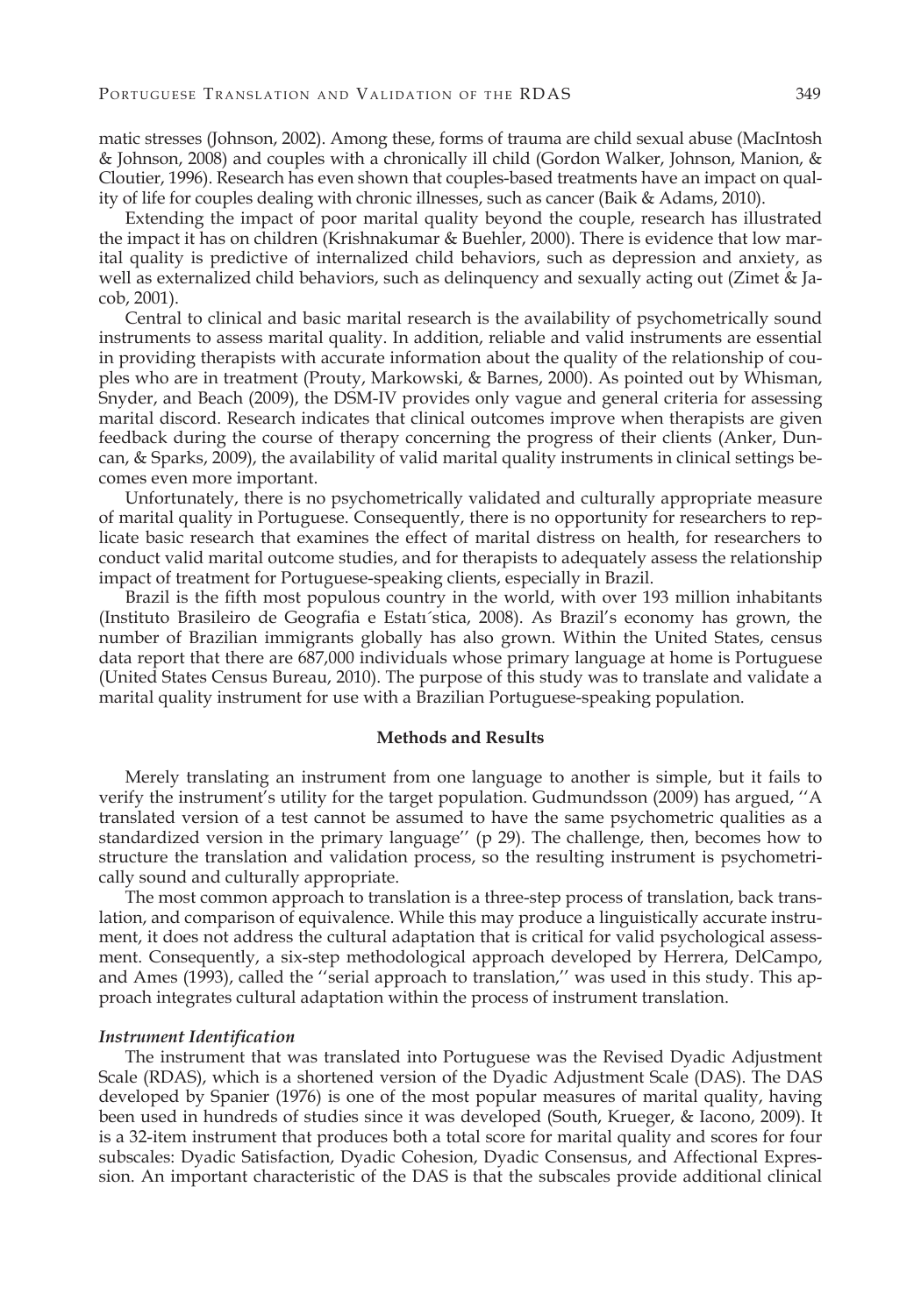utility. Because the instrument approaches assessment from four vantage points (i.e., the subscales), it provides a greater range of specificity in its evaluative properties. This strengthens the accuracy of the outcomes and also gives clinicians a specific direction related to areas of relational strength and weakness.

While the DAS has been used extensively, research has identified some doubt about the psychometric adequacy of the factor structure of the DAS. Sharpley and Cross (1982) found that, although the overall scale has adequate validity and reliability, most of the 32 items were unnecessary and that factor analysis failed to reproduce the four subscales that were developed by Spanier (1976). Another study (Kazak, Jarmas, & Snitzer, 1988) also failed to find statistically significant evidence for the four subscales. Although other studies found support for the Consensus, Cohesion, and Satisfaction subscales, a meta-analysis of 91 published studies found that the Affectional Expression subscale failed to produce adequate Cronbach's alpha scores (Graham, Liu, & Jeziorski, 2006).

In response to these growing concerns, Busby, Christensen, Crane, and Larson (1995) shortened the DAS and eliminating the Affectional Expression subscale. They called it the RDAS. The instrument was shortened to 14 items with three remaining subscales, Consensus, Cohesion, and Satisfaction. The revised measure was more highly correlated than the DAS with the Locke-Wallace Marital Adjustment Test (Locke & Wallace, 1959), which is another popular measure of marital quality. It was equally accurate in discriminating distressed and nondistressed couples, with scales correctly classifying 81% of the cases. Confirmatory factor analysis found strong support for three subscales (Consensus, Satisfaction, and Cohesion), and the Cronbach's alpha of the overall scale was .90, with reliability scores of .81 for Consensus, .85 for Satisfaction, and .80 for Cohesion.

The RDAS has the advantages over the DAS of having less than half as many items and a clearer factor structure. Other short forms of the DAS have been developed, including a 7-item version, and shown to have valid psychometric properties (Hunsley, Pinsent, Lefebrve, James- Tanner, & Vito, 1995). However, they consist of only one factor and fail to produce the multiple subscales that make the DAS particularly useful in clinical settings. Conversely, the RDAS maintains the original scale's strengths of multidimensionality. Consequently, it was chosen for translation.

Determined to develop a culturally valid instrument, investigators involved both subject matter experts as well as methodology experts from the study's inception and they continued throughout the data collection, analysis, and instrument completion process. Although not all of the experts spoke Portuguese, they were familiar with the cultural adaptation of assessment instruments. Based on the expertise of the research team, a serial approach to instrument translation was chosen (Herrera et al., 1993). In this approach, there are six stages, with each step building upon the previous and with each step focusing on both the language and the culturally appropriate conceptualization of the construct.

#### *Step 1: Collective Translation*

The objective of the first step is to produce a collectively agreed-upon translation of the original instrument. The expertise of the translators will directly affect the degree to which the final instrument measures the construct in a culturally appropriate manner. Translators need to have experience and understanding of both cultures, be fluent in both languages, and have prior experience with translation. In the process of translating the RDAS into Portuguese, five primary translators worked on the initial translation, all of whom were experts on marital relationships. All had spent time in both the United States and Brazil and were fluent in both Portuguese and English. All had mental health-related doctoral degrees (i.e., MD and PhD) and had research experience with mental health evaluations. One of the most important characteristics is that all had experience working clinically with Brazilian couples. (See Table 1 for further information about initial translators.)

The five translators independently developed what they considered to be the most accurate version of the instrument, taking into account both language and culture. With their own translations completed, they met to compare and collectively develop what they considered to be the most accurate version.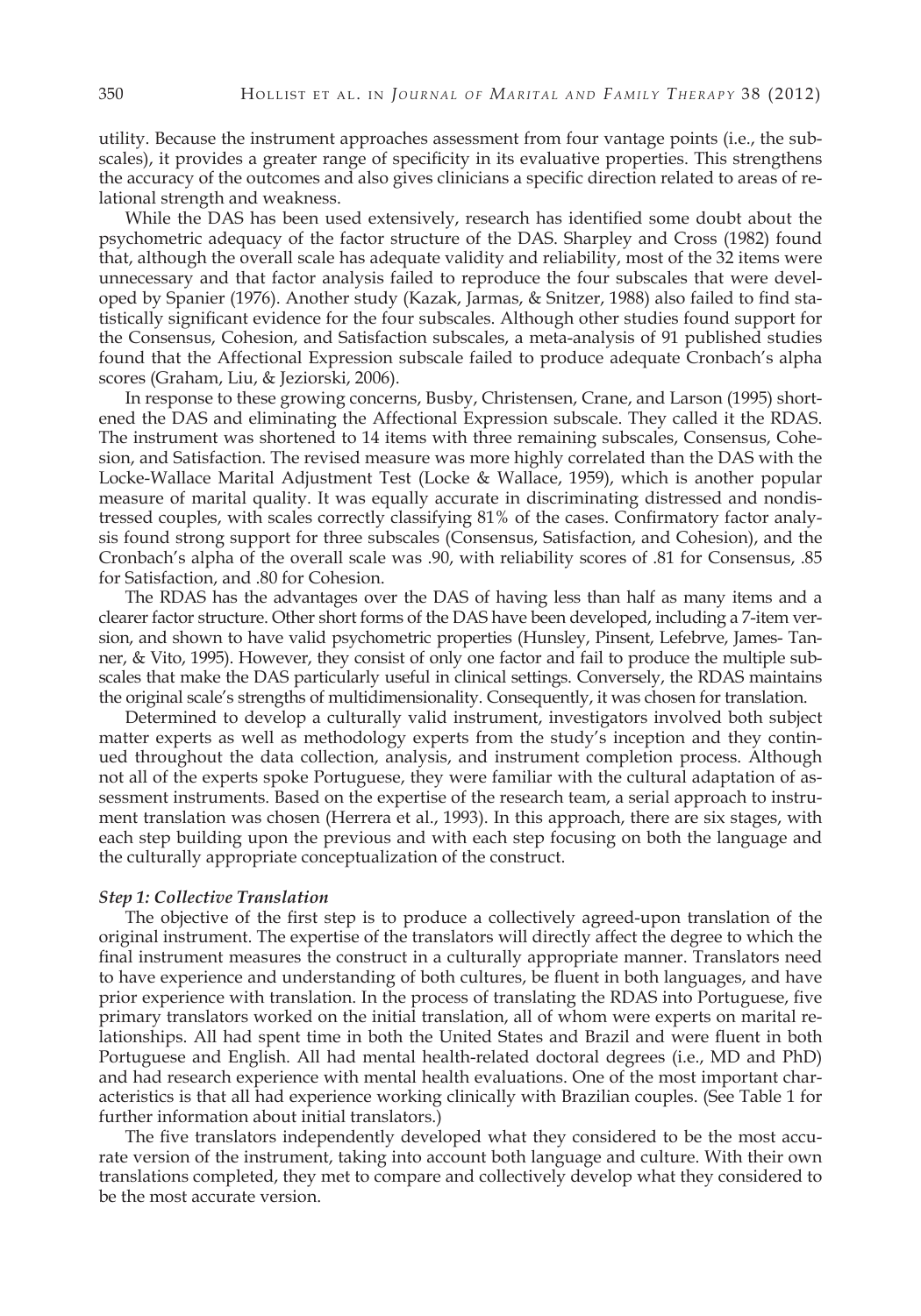| Table 1. Demographics of initial translators |                           |                   |                           |                           |                                  |                                                                     |  |  |
|----------------------------------------------|---------------------------|-------------------|---------------------------|---------------------------|----------------------------------|---------------------------------------------------------------------|--|--|
| Gender                                       | <b>Native</b><br>language | Highest<br>degree | Years<br>clinical<br>work | Years<br>living<br>abroad | Profession                       | Professional<br>practice                                            |  |  |
| Female<br>(#1)                               | Portuguese                | MD                | 27                        | $\Omega$                  | Community and<br>Family Medicine | Director<br>Community<br>Medical Clinic<br>Private practice         |  |  |
| Female                                       | Portuguese                | MD &              | 38                        | 5                         | Psychiatry                       | Director of                                                         |  |  |
| (#2)                                         |                           | PhD               |                           |                           |                                  | Adolescent<br>Psychiatry at a<br>Medical School<br>Private practice |  |  |
| Female<br>(#3)                               | Portuguese                | MD                | 20                        | $\mathbf{0}$              | Psychiatry                       | Private practice                                                    |  |  |
| Male<br>(11)                                 | Portuguese                | MD                | 37                        | 7                         | Psychiatry                       | Private practice<br><b>Invited Medical</b><br>School Professor      |  |  |
| Male<br>(#2)                                 | English                   | PhD               | 6                         | 3                         | Marriage and<br>Family Therapy   | <b>Assistant Professor</b><br>Private practice                      |  |  |

While most of the items in the RDAS were consistent with Brazilian culture, one question (i.e., ''How often do you calmly discuss something?'') concerned some of the translators. They believed that the way the question was phrased might cause confusion among Brazilians. As the translators discussed the issue, there seemed to be a rationale for maintaining the original phraseology, as well as for changing the question. Consequently, the translation team decided to rewrite this question by slightly altering the wording of the phrase to better represent the meaning of the statement. It was believed that this new translated version was more culturally sensitive and would be better understood by Brazilian couples. However, because the study had multiple levels of validation and field testing, the research team strongly felt that both the original and the revised questions should be included in the field testing of the translated instruments. The team believed that one of these questions would be naturally eliminated through the statistical procedures and the qualitative validity interviews.

The last task of the first step was to have a native Portuguese-speaking language expert review the proposed instrument for grammatical accuracy. The Portuguese expert suggested only minor edits to improve clarity for a wider range of the couples' education level. After the grammatical check, the first draft of the instrument was completed.

#### *Step 2: Instrument Clarity*

The purpose of this step was to pilot test the newly developed instrument on samples of monolingual Brazilian couples. These interviews were conducted in a medium-sized city in southern Brazil. There were five individuals, all natives of that region of Brazil, who participated in the interviews.

Because the intent of this step was to determine understandability and not outcome generalizability, a convenience sampling method was used. Investigators wanted to interview both men and women, with a range of ages, income levels, and educational levels. Two of the participants were men, and three were women; none had traveled outside of Brazil, and none spoke any other language than Portuguese. All five had graduated from high school, but only two of them had attended college. Two individuals, one man and one woman, were from poor families and one individual, a woman, was from an affluent family. Ages ranged from the early 20s to the late 50s.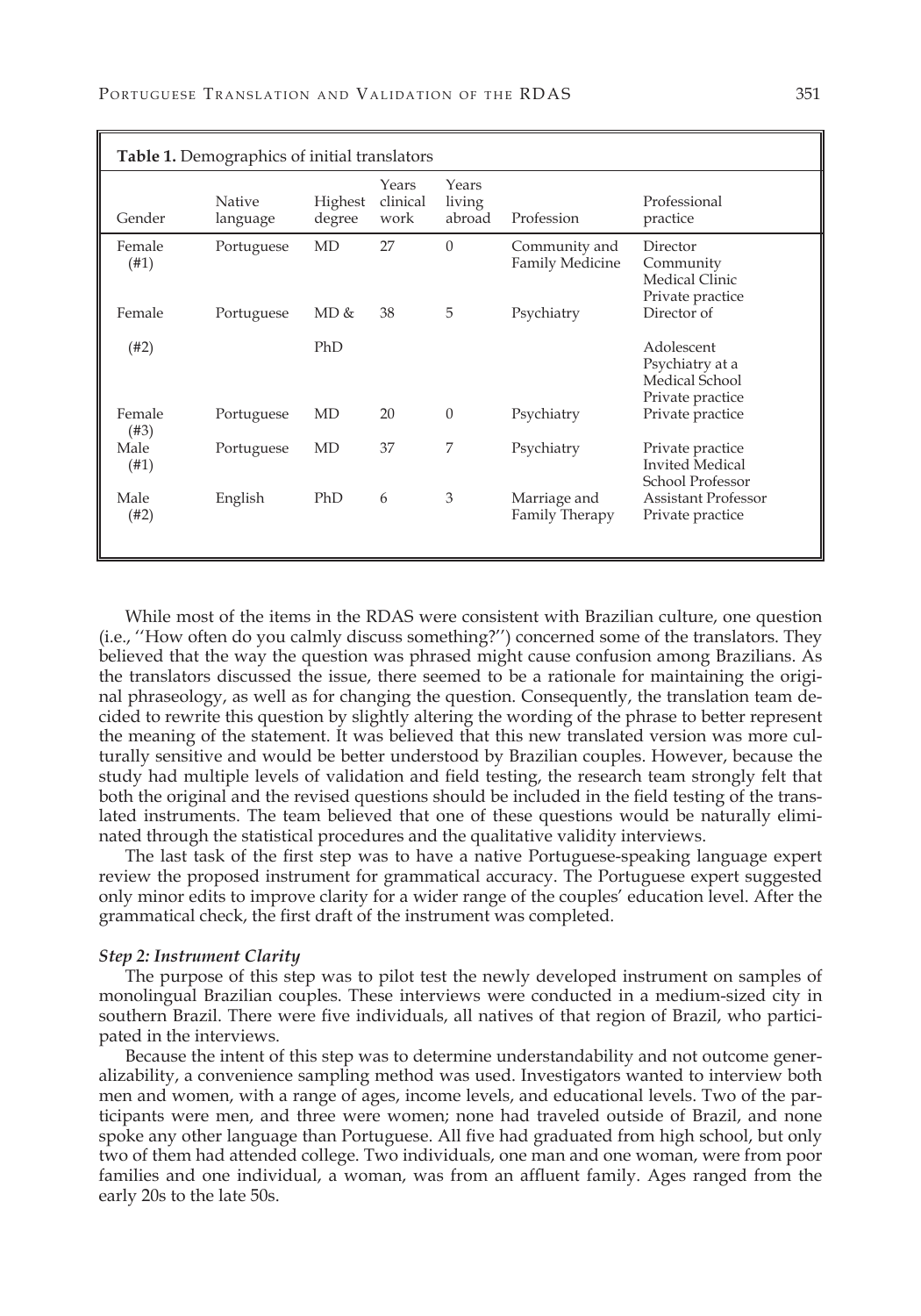The interviews were conducted by two investigators, both bilingual, with one whose primary language was English and one whose primary language was Portuguese. After participants read each question, the interviewers asked them whether the question seemed unclear. The interviewers then asked them to explain what they thought the question was asking and what part of their couple interaction it was asking about. They were finally asked whether they felt this question reflected an important part of their relationship.

These interviews resulted in only a few minor changes, with exception of the item that had been a concern among translators. Participants expressed confusion with the original translated question. Conversely, they confirmed that the modified question was a more clear way to ask about how well they communicated as a couple. Neither item was removed at this time because of methodological decision that both qualitative and quantitative steps would be used to determine the most useful phraseology.

The next set of interviews was conducted by administering the instrument orally. The research team deemed it important to determine whether the instrument could be responded to by someone who was unable to read the questionnaire. The questions were read aloud to four married participants from southern Brazil, none had graduated from high school but two of them were able to read. After reading the question, participants were asked what they thought the question meant. They were also asked to identify whether there were any questions that were confusing or unclear. Again, with exception of the one item, only minor concerns were expressed. These concerns were similar to those expressed by the sample who read the instrument.

Following both sets of pilot interviews, the translators met again to discuss the implications of the changes that were identified and to determine whether it would impact the meaning of the items. The determination was made to change some of the words to more simple and clear terms to enhance understandability.

#### *Step 3: Back Translation*

With a clearly translated instrument, the next step was back translation. Five bilingual individuals, who were neither healthcare providers nor involved in any other portion of the study, translated the Portuguese version of the instrument back into English. Of the five, two had some graduate education, two had some college education, and one had only a high school degree. Two were native English speakers and three native Portuguese speakers. While the wording of the original English version and the back-translated version had minor linguistic differences, the intent and meaning were consistent. The results did not highlight any need for further changes.

#### *Step 4: Field Testing*

The fourth step involved field testing. The first phase of field testing was to collect data needed to determine the consistency between translated instruments through test–retest comparisons. Three bilingual and monolingual groups were given the original English version of the RDAS, the Portuguese version of the RDAS-P, or both. The three groups used were monolingual English speakers (*N* = 15), monolingual Portuguese speakers (*N* = 15), and bilingual speakers (*N* = 38). As suggested by Carrol, Holman, Segura-Bartholomew, Bird, and Busby (2001), care was taken to ensure that the bilingual group was comprised of individuals whose native language was Portuguese and an equal number of individuals whose native language was English. For the group of bilingual participants, the instruments were randomly given in two sequences (i.e., English first or Portuguese first), to control for administration effects. For all groups, there was a 2-week interval between administrations of instruments.

A second phase was used to determine construct validity and internal consistency reliability. Data for this portion of the field testing were considered as part of a longitudinal study on family functioning in southern Brazil (see Hollist et al., 2007). The study collected data from 148 families who all had a child born during a 1-year window in 1999. All families of the identified neighborhood that had children born during that period were identified and invited to participate. Interviews were conducted when the child was 4 months old. The families par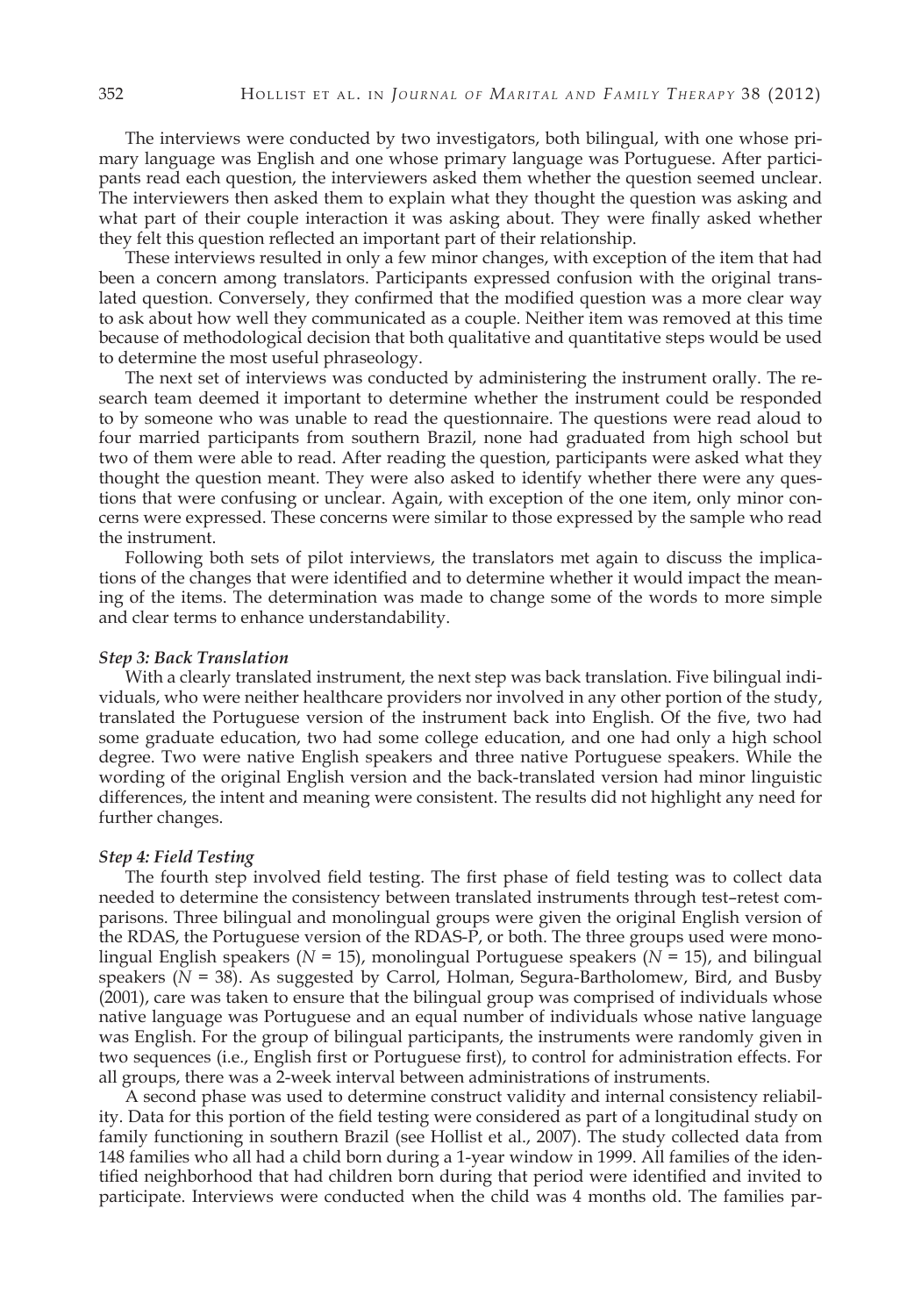ticipated in a second wave of data collection when the child was 2 years of age and in a third wave of data collection when the child was 5 years of age. Over 70% of the families that were invited to participate completed the first wave of data collection  $(n = 148)$ . The average age of the mothers at first data collection was 26 (*SD* = 6.66), and the average age of the fathers was 30  $(SD = 8.08)$ . The mothers and fathers had an average of 6.6 and 7.0 years of education, respectively.

Field testing of the RDAS-P was carried out during the third wave of data collection. It was in the third wave that the RDAS-P was included in the questionnaire. Data were collected by teams of two family therapists, who administered instruments and conducted clinical evaluations. While there were 126 families that participated in wave-3, only 77 of the families had intact couples as heads of household. Both partners completed the RDAS-P, resulting in 77 men and 77 women completing the field testing for the instrument.

#### *Step 5: Psychometric Testing*

The fifth step was to use the collected data to test the psychometric properties of the RDAS-P. Prior to calculating reliability and validity, it was necessary to make a final determination concerning which of the two items in question to eliminate. Analyses compared the two items with the other items in the instrument, as well as the overall score from the other 13 items. The qualitative interviews, as well as the statistical results, validated the concerns of the translators in favor of removing the directly translated item. Consequently, the original item was removed, and the revised item was included in the scale (See Appendix A for the final translated version of the RDAS-P).

**Test–Retest Reliability.** The first form of reliability evaluated was test–retest reliability. This was calculated from data collected in the first phase of field testing. The test–retest evaluation was used to determine measurement specificity across time. When using test retest in the translation process, if the baseline test–retest reliability is high and the bilingual test–retest correlation indices are low, this usually indicates translation problems (Carrol et al., 2001). Thus, if the translation is accurate, scores across groups will be similar.

The results of the test–retest reliability indicated that there was good consistency between instruments. The correlation of scores for the two administrations of the instrument for the monolingual English group was *r* = .89 (*n* = 15, *p* < .001), and for the monolingual Portuguese group, the score was  $r = .98$  ( $n = 15$ ,  $p < .001$ ). The bilingual group comprised of both native English speakers and native Portuguese speakers who took the instrument once in English and once in Portuguese. The couples whose primary language was Portuguese had a correlation coefficient of  $r = .76$  ( $n = 20$ ,  $p < .001$ ), and those whose primary language was English scored  $r = .80$  ( $n = 18$ ,  $p < .001$ ). Each of the test–retest outcomes showed adequate consistency between test administrations.

**Internal Consistency Reliability.** Internal consistency reliability shows how well changes in the score for one item are reflected in changes in the score for another. This was conducted by running a Cronbach's alpha with all items of the instrument. The internal consistency reliability was computed from data collected from the 154 individuals in the Brazil community family development study. The alpha score for the complete RDAS-P was  $\alpha$  = .822. Coefficients above .70 are generally considered to be good indicators of internal consistency (Juni, 2007).

**Face Validity.** The process of face validity was built into the translation methods. The mental health and content experts involved in the study were careful to incorporate cultural appropriateness in each step of the process. The final version of the instrument was considered by the experts to be an accurate evaluation of marital quality for couples in Brazil.

**Construct Validity.** Construct validity was assessed by comparing the participants in the longitudinal study RDAS scores with interviewers' assessment of the quality of the relationship. Because the interviews were conducted by native Brazilian family therapists, they were qualified to provide evaluations of the couple relationship. During data collection, each of the family therapist interviewers independently evaluated the relationship quality of the couple. The clinical evaluation was a Likert-type scale from 1 to 5, with a higher score indicating higher marital quality. Following the interview, the therapists met and talked about their clin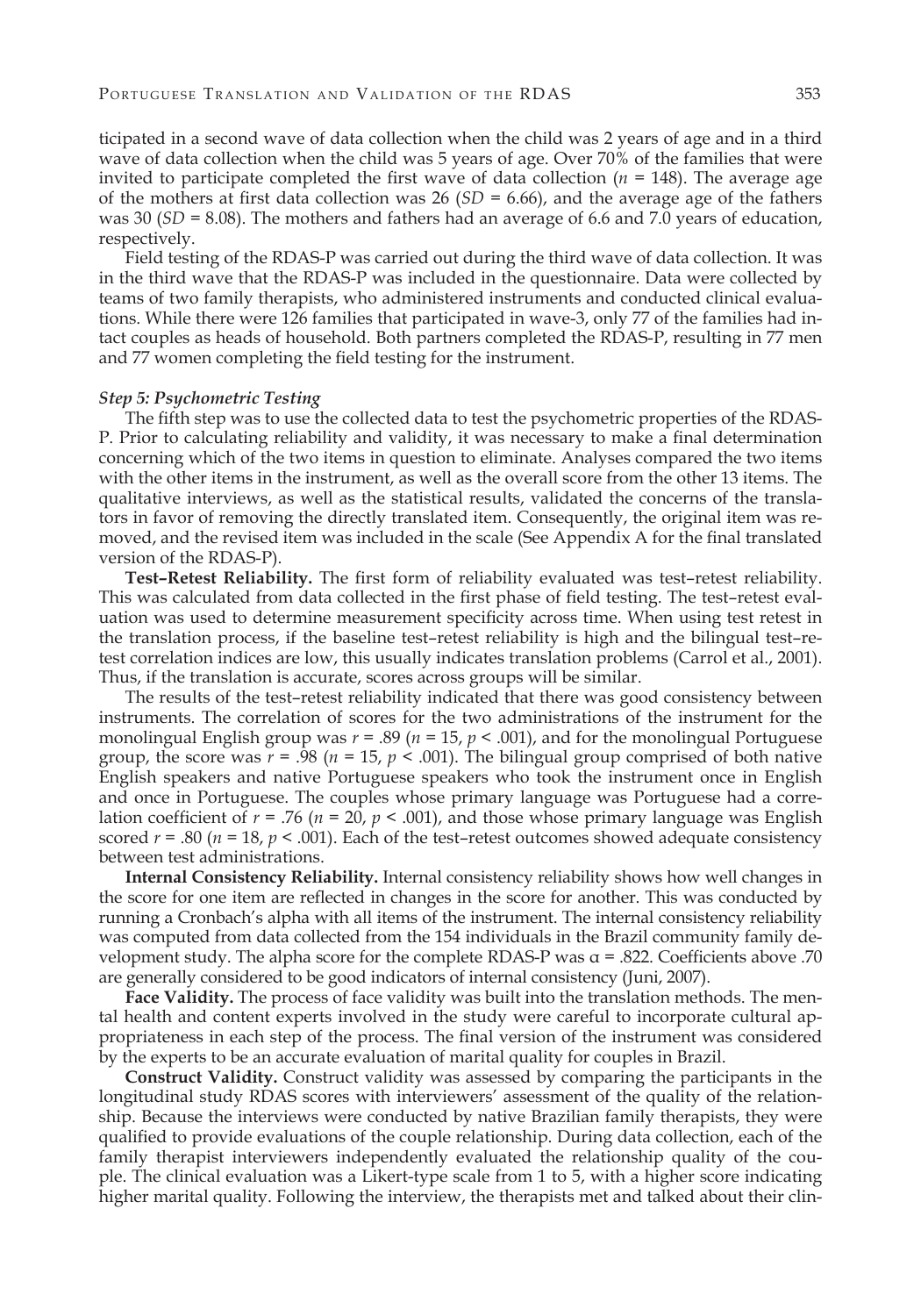ical assessments and arrived at a consensus as to the quality of the marital relationship. Correlations between the RDAS-P and the clinical evaluations were significant (Pearson *r* = .52, *p* < .001), suggesting that the newly translated instrument has adequate construct validity.

Additional analyses were run to evaluate the relationship between psychometrics and demographic characteristics. The alpha score for women in the field testing was a = .847, and for men, the alpha score was  $a = 0.802$ . There were no significant differences between the psychometric properties of the RDAS-P based on age, ethnicity, or income.

#### *Step 6: Interpretation*

During the course of the translation process, face validity, construct validity, test–retest reliability, and internal consistency reliability were evaluated. These outcomes were used to determine not only the linguistics of the instrument, but also the cultural accuracy of the instrument. The outcome was an instrument that is clearly related to the theoretical and contextual intent of the developers of the RDAS (Busby et al., 1995) and, at the same time, culturally adapted for use with a Brazilian Portuguese-speaking population.

#### **Conclusion**

#### *Clinical Implications*

In addition to facilitating marital research in Brazil and other Portuguese-speaking countries, the most significant impact of the RDAS-P is for mental health providers and medical professionals. Mental health providers can use the RDAS-P as a tool to track changes in couple relationships and inform clinical decisions related to treatment approaches and termination or transferral (Anker et al., 2009; Busby, Ivey, Harris, & Ates, 2007). Utilizing the RDAS-P as an assessment-based intervention would strengthen not only the accuracy of the outcomes, but also gives clinicians a specific direction that they can focus treatment and interventions (Prouty et al., 2000). For example, providers may use the specific items and subscales to address areas of strengths and weaknesses for the couple. Consequently, clinicians can use the RDAS-P to assess pre- and post-treatment changes, as well as track couple progress during treatment, thus becoming an important tool for clinicians to assess effectiveness.

The RDAS-P can also be used by physicians as a triage instrument to assess couples who seek medical care where relational treatment may aid their mental or physical health treatment. This would be a feasible and practical tool for family practice clinics in Brazil because of their system of socialized medicine. In fact, family practice clinics in Brazil provide the majority of mental health triage, but currently they lack valid couple assessment tools to orient treatment evaluation and delivery. The research on marital quality clearly identifies it as both a risk and a protective factor for health (Kiecolt-Glaser & Newton, 2001); thus, clinics with a mechanism for evaluating marital quality can intervene early because of improved assessment, which may improve treatment outcomes. Further research will need to be performed to assess the impact of triage use of the RDAS-P in medical clinics in Brazil.

In addition to improved diagnoses, effective assessment of marital quality can inform more effective treatment of relational distress and the associated health, both mental (Kouros et al., 2008) and physical (Kiecolt-Glaser & Newton, 2001). Marital quality may be used to inform prenatal care planning, comprehensive family medical plans, chronic illness treatment plans, treatment of patients that are high users of services, and other programs focused on complex and ⁄ or comprehensive treatment. Thus, this translated and validated instrument may be used by mental health professionals in evaluation and triage as well as providing a credible informant for clinical decisions.

#### *Study Limitations and Further Research*

Further research is necessary to determine the cutoff scores for the RDAS-P with the Brazilian population. The English version of the RDAS has a cutoff score that delineates distressed couples from nondistressed couples (Crane & Middleton, 2000). The cutoff scores can then be used in triage. However, it is methodologically inappropriate to use the cutoff score from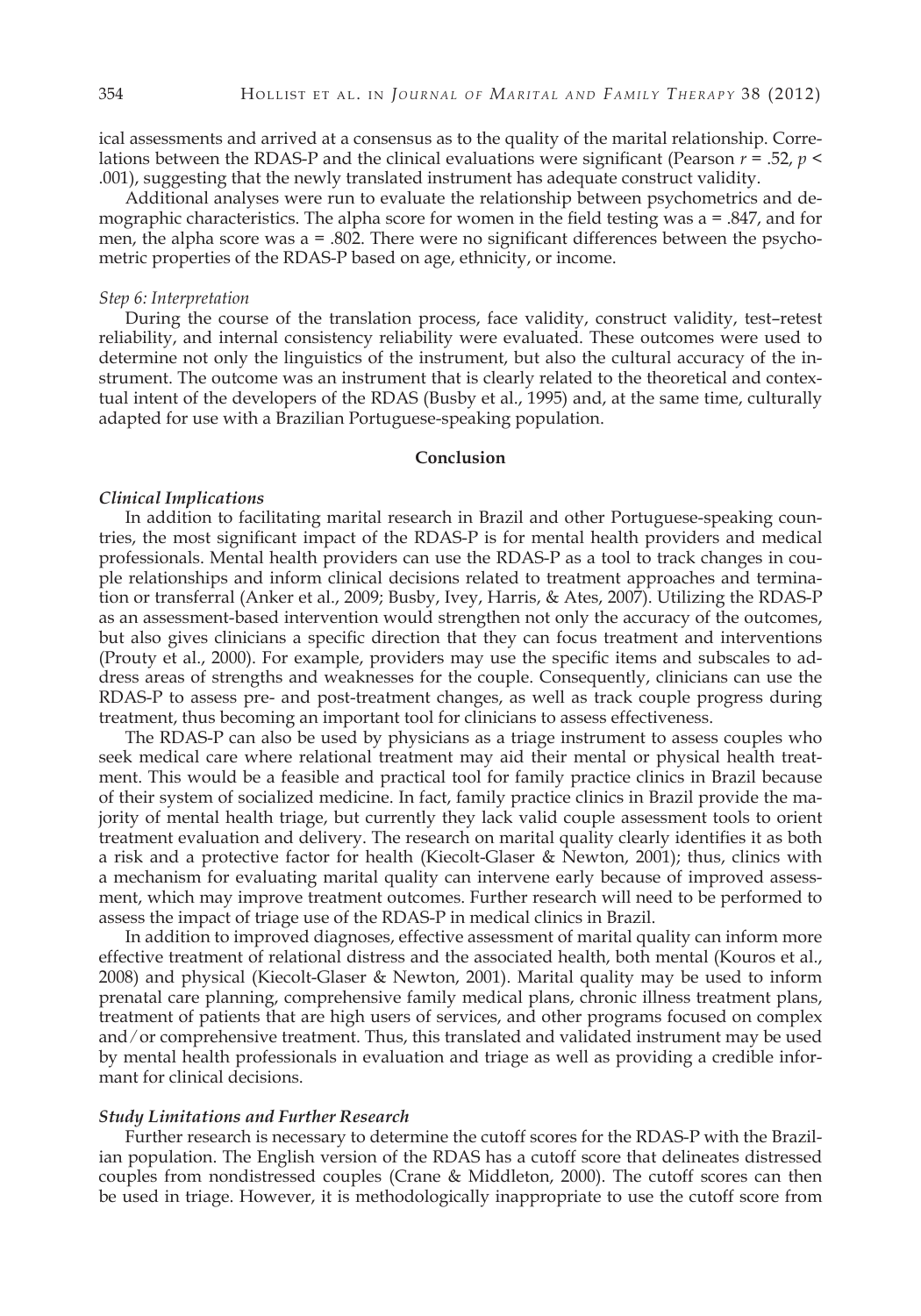a different language version of an instrument (Gudmundsson, 2009). One limitation of this study and an area of further research will be the development of cutoff scores for clinical and nonclinical couples for the RDAS-P.

The study was also limited in its geographical representation of Brazil. Because the study was conducted only in the southern part of the country, it will be necessary to test the instrument in other regions to verify cultural appropriateness across areas of the country. Another limitation of the study is that the range of ethnicity and age of the participants of the field testing was limited. The primary field testing sample was from a lower-middle class neighborhood in southern Brazil who all had young children at the time of data collection. Further studies are needed to expand the generalizability of the validity of the RDAS-P for different age groups and other ethnic groups in Brazil.

The accurate assessment of marital quality can be used to improve quality of marital therapy (Busby et al., 2007), enhance treatment of depression (Beach, 2001), and facilitate basic research on the influence of marital discord on health (Kiecolt-Glaser & Newton, 2001). This study employed a rigorous method of translation and cultural adaptation that executed several tests of reliability and validity within the Brazilian population. The resulting instrument, the RDAS-P, is believed to be an accurate evaluation of marital quality among Brazilian couples.

#### **References**

- Anker, M. G., Duncan, B. L., & Sparks, J. A. (2009). Using client feedback to improve couple therapy outcomes: A randomized clinical trial in a naturalistic setting. *Journal of Consulting and Clinical Psychology*, *77*, 693–704.
- Baik, O. M., & Adams, K. B. (2010). Improving the well-being of couples facing cancer: A review of couples' based psychosocial interventions. *Journal of Marital and Family Therapy*, *37*, 250–266.
- Beach, S. R. H. (2001). Marital therapy for co-occurring marital discord and depression. In S. R. H. Beach (Ed.), *Marital and family process in depression: A scientific foundation for clinical practice* (pp. 205–224). Washington, DC: American Psychological Association.
- Busby, D. M., Christensen, C., Crane, D. R., & Larson, J. H. (1995). A revision of the dyadic adjustment scale for use with distressed and nondistressed couples: Construct hierarchy and multidimensional scales. *Journal of Marital and Family Therapy*, *21*, 289–308.
- Busby, D. M., Ivey, D. C., Harris, S. M., & Ates, C. (2007). Self-directed, therapist-directed, and assessmentbased interventions for premarital couples. *Family Relations*, *56*, 279–290.
- Carrol, J. S., Holman, T. B., Segura-Bartholomew, G., Bird, M. H., & Busby, D. M. (2001). Translation and validation of the Spanish version of the RELATE questionnaire using a modified serial approach for crosscultural translation. *Family Process*, *40*, 211–231.
- Crane, D. R., & Middleton, K. C. (2000). Establishing criterion scores for the Kansas Marital Satisfaction Scale and the Revised Dyadic Adjustment Scale. *The American Journal of Family Therapy*, *28*, 53–60.
- Gallo, L. C., Troxel, W. M., Kuller, L. H., Sutton, T. K., Edmondowicz, D., & Matthews, K. A. (2003). Marital status, marital quality, and atherosclerotic burden in postmenopausal women. *Psychosomatic Medicine*, *65*, 952–962.
- Gordon Walker, J., Johnson, S. M., Manion, L., & Cloutier, P. (1996). Emotionally focused martial interventions for couples with chronically ill children. *Journal of Consulting and Clinical Psychology*, *64*, 1029–1036.
- Graham, J. M., Liu, Y. J., & Jeziorski, J. L. (2006). The Dyadic Adjustment Scale: A reliability generalization meta-analysis. *Journal of Marriage and Family*, *68*, 701–717. Gudmundsson, E. (2009). Guidelines for translating and adapting psychological instruments. *Nordic Psychology*, *61*, 29–45.
- Herrera, R. S., DelCampo, R. L., & Ames, M. H. (1993). A serial approach for translating family science instrumentation. *Family Relations*, *42*, 357–360.
- Hollist, C. S., Miller, R. B., Falceto, O. G., & Fernandes, C. L. C. (2007). Marital satisfaction and depression: A replication of the marital discord model in a Latino sample. *Family Process*, *46*, 485–498.
- Hunsley, J., Pinsent, C., Lefebrve, M., James-Tanner, S., & Vito, D. (1995). Construct validity of the short forms of the Dyadic Adjustment Scale. *Family Relations*, *44*, 231–237.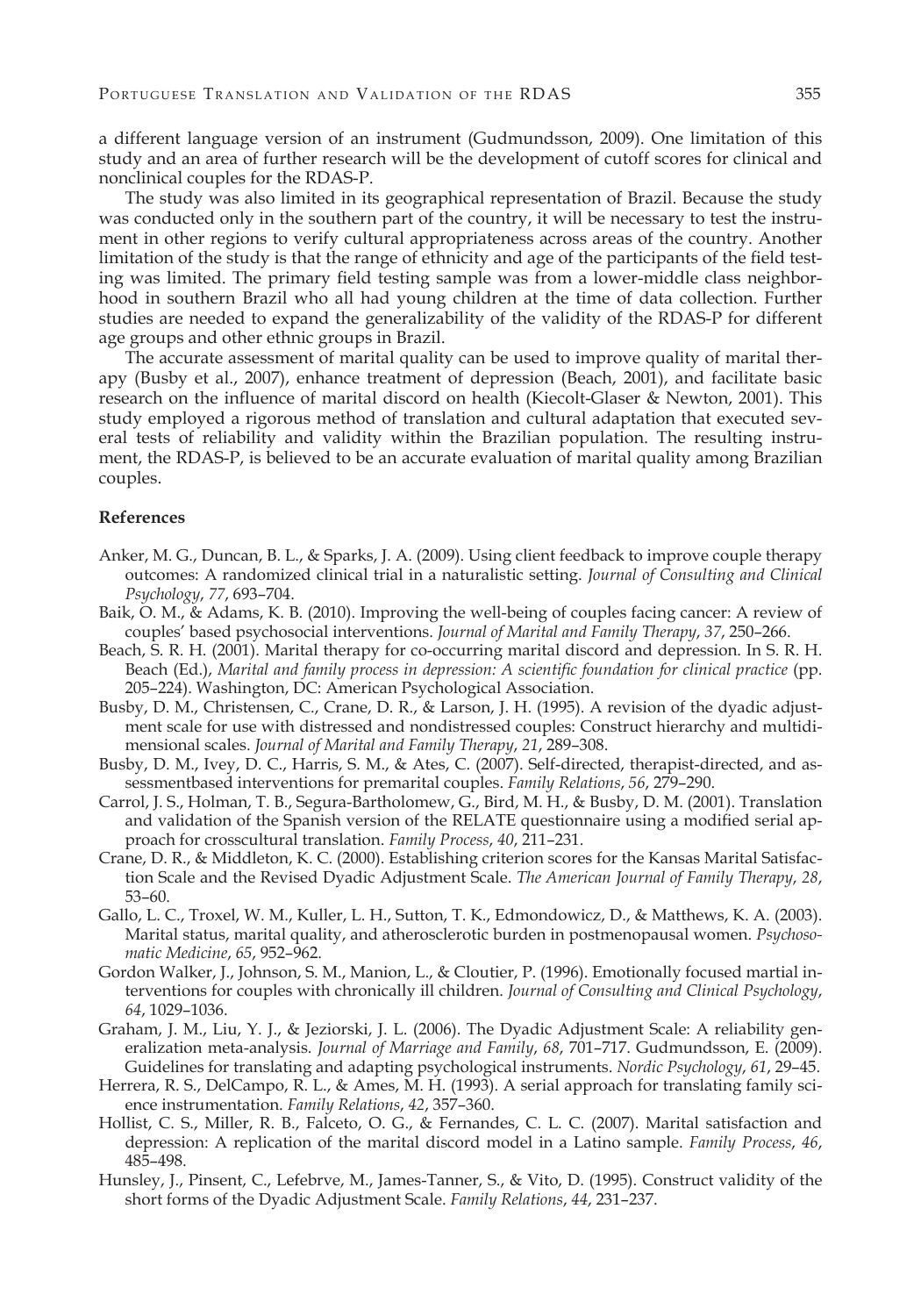- Instituto Brasileiro de Geografia e Estatı´stica (2008). Projeção da população do Brasil (Population projection for Brazil). Comunicação Social, Novembro.
- Johnson, S. M. (2002). *Emotionally focused couple therapy with trauma survivors: Strengthening attachment bonds*. New York: Guildford.
- Juni, S. (2007). Reliability theory. In N. J. Salkind (Ed.), *Encyclopedia of measurement and statistics*, vol. 3 (pp. 834–835). Thousand Oaks, CA: Sage Publications.
- Kazak, A. E., Jarmas, A., & Snitzer, L. (1988). The assessment of marital satisfaction: An evaluation of the Dyadic Adjustment Scale. *Journal of Family Psychology*, *2*, 82–91.
- Kiecolt-Glaser, J. K., & Newton, T. L. (2001). Marriage and health: His and hers. *Psychological Bulletin*, *127*, 472–503.
- Kouros, C., Papp, L., & Cummings, E. (2008). Interrelations and moderators of longitudinal links between marital satisfaction and depressive symptoms among couples in established relationships. *Journal of Family Psychology*, *22*, 667–677.
- Krishnakumar, A., & Buehler, C. (2000). Interparental conflict and parenting behaviors: A meta-analytic review. *Family Relations*, *49*, 25–44.
- Kung, W. W. (2000). The intertwined relationship between depression and marital distress: Elements of marital therapy conducive to effective treatment outcome. *Journal of Marital and Family Therapy*, *26*, 51–63.
- Levenstein, S., Kaplan, G. A., & Smith, M. (1995). Sociodemographic characteristics, life stressors, and peptic ulcer: A prospective study. *Journal of Clinical Gastroenterology*, *21*, 185–192.
- Locke, H. J., & Wallace, K. M. (1959). Short marital-adjustment and prediction tests: Their reliability and validity. *Marriage and Family Living*, *21*, 251–255.
- MacIntosh, H. B., & Johnson, S. (2008). Emotionally focused therapy for couples and childhood sexual abuse survivors. *Journal of Marital and Family Therapy*, *34*, 298–315.
- Prouty, A. M., Markowski, E. M., & Barnes, H. L. (2000). Using the dyadic adjustment scale in marital therapy: An exploratory study. *Family Journal*, *8*, 250–257.
- Sandberg, J. G., Miller, R. B., Harper, J. H., Robila, M., & Davey, A. (2009). The relationship among marital quality, health, and health care utilization in older couples. *Journal of Health Psychology*, *14*, 9–17.
- Sharpley, C. F., & Cross, D. G. (1982). A psychometric evaluation of the Spanier Dyadic Adjustment Scale. *Journal of Marriage and the Family*, *44*, 739–747.
- Smith, T. W., & Glazer, K. M. (2005). Hostility, marriage, and the heart: The social psychophysiology of cardiovascular risk in close relationships. In D. R. Crane & E. S. Marshal (Eds), *Handbooks of families and health* (pp. 19–39). Thousand Oaks, CA: Sage Publications.
- South, S. C., Krueger, R. F., & Iacono, W. G. (2009). Factorial invariance of the Dyadic Adjustment Scale across gender. *Psychological Assessment*, *21*, 622–628.
- Spanier, G. B. (1976). Measuring dyadic adjustment: New scales for assessing the quality of marriage and similar dyads. *Journal of Marriage and the Family*, *38*, 15–28.
- Umberson, D., Williams, K., Powers, D. A., Liu, H., & Needham, B. (2006). You make me sick: Marital quality and health over the life course. *Journal of Health and Social Behavior*, *47*, 1–16.
- United States Census Bureau (2010). Language us in the United States: 2007. *American Community Survey Reports*, April 2010.
- Whisman, M. A. (2001). The association between depression and marital depression. In S. R. H. Beach (Ed.), *Marital and family processes in depression: A scientific foundation for clinical practice* (pp. 3–24). Washington, DC: American Psychological Association.
- Whisman, M. A., Snyder, D. K., & Beach, S. R. H. (2009). Screening for marital and relationship discord. *Journal of Family Psychology*, *23*, 247–254.
- Wickrama, K. A. S., Lorenz, F. O., Wallance, L. E., Peiris, L., Conger, R. D., & Elder, G. H. (2001). Family influence on physical health during the middle years: The case of onset of hypertension. *Journal of Marriage and Family*, *63*, 527–539.
- Zimet, D. M., & Jacob, T. (2001). Influences of marital conflict on child adjustment: Review of theory and research. *Clinical Child and Family Psychology Review*, *4*, 319–335.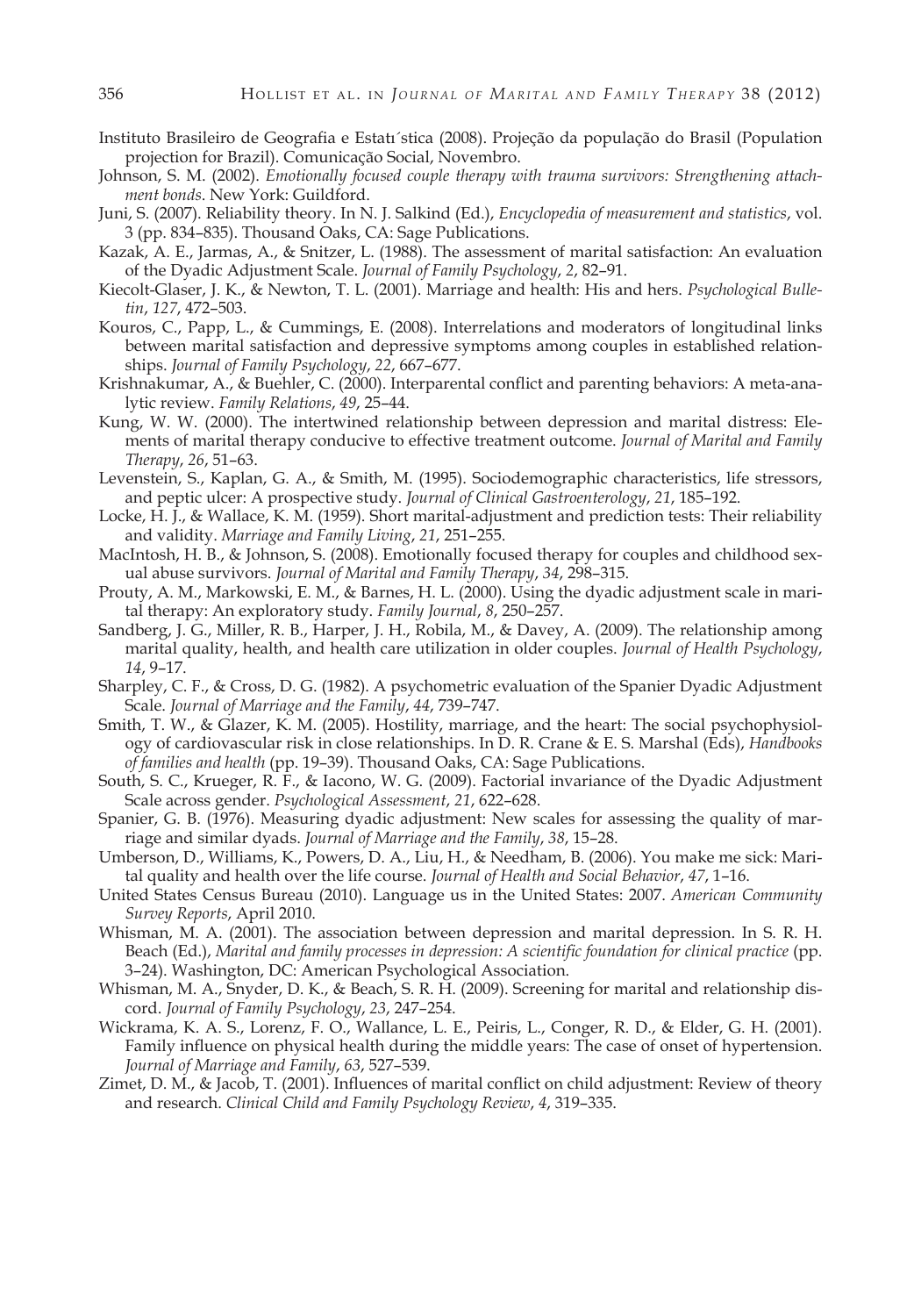### **Appendix A: Final Translated Version of the RDAS-P**

```
Nome: _________________________________________________ Data: _______ ⁄ ______ ⁄ ______
```
### **Escala Revisada de Ajustamento Conjugal em Portuguese (RDAS-P)**

A maioria das pessoas têm divergências nos seus relacionamentos. Por favor, indique abaixo qual o nı´vel aproximado da concordância ou divergência entre você e seu esposo(a), companheiro(a), para cada item da lista que se segue:

|                                                                                                                       | Sempre       | Quase sempre concor-<br>Concordamos Concordamos damos | As vezes                                      | Frequen-<br>temente<br>Discor-<br>damos | Quase<br>sempre<br>Discor-<br>damos | Sempre<br>Discor-<br>damos |
|-----------------------------------------------------------------------------------------------------------------------|--------------|-------------------------------------------------------|-----------------------------------------------|-----------------------------------------|-------------------------------------|----------------------------|
| 1. Assuntos<br>religiosos                                                                                             | 5            | 4                                                     | 3                                             | $\overline{2}$                          | $\mathbf{1}$                        | $\boldsymbol{0}$           |
| 2. Demonstrações<br>de carinho                                                                                        | 5            | 4                                                     | 3                                             | $\overline{2}$                          | $\mathbf{1}$                        | $\boldsymbol{0}$           |
| 3. Tomada de<br>decisões<br>importantes                                                                               | 5            | $\overline{4}$                                        | 3                                             | $\overline{2}$                          | $\mathbf{1}$                        | $\theta$                   |
| 4. Relações<br>sexuais                                                                                                | 5            | 4                                                     | 3                                             | $\overline{2}$                          | 1                                   | $\boldsymbol{0}$           |
| 5. Regras de<br>comportamento<br>social (por ex.<br>como<br>cumprimentar<br>pessoas, regras<br>à mesa,<br>vestimenta) | 5            | $\overline{4}$                                        | 3                                             | $\overline{2}$                          | $\mathbf{1}$                        | $\theta$                   |
| 6. Decisõ es<br>profissionais                                                                                         | 5            | $\overline{4}$                                        | 3                                             | $\overline{2}$                          | 1                                   | $\theta$                   |
|                                                                                                                       | Sempre       | Quase<br>sempre                                       | Mais<br>frequente-<br>mente sim<br>do que não | Às vezes                                | Raramente                           | Nunca                      |
| 7. Com que<br>freqüência<br>vocês conversam<br>sobre divórcio,<br>senaracão ou                                        | $\mathbf{0}$ | $\mathbf{1}$                                          | $\overline{2}$                                | 3                                       | $\overline{4}$                      | 5                          |

| sobre divórcio,<br>separação ou<br>terminar<br>sua relação?                        |          |   |   |   |   |
|------------------------------------------------------------------------------------|----------|---|---|---|---|
| 8. Com que<br>freqüência você<br>e seu esposo $(a)$ ,<br>companheiro(a)<br>brigam? | $\theta$ | 2 | 3 | 4 | 5 |
| 9. Você já se<br>arrependeu de<br>ter casado ou<br>vivido juntos?                  | $\theta$ | 2 | 3 | 4 | 5 |